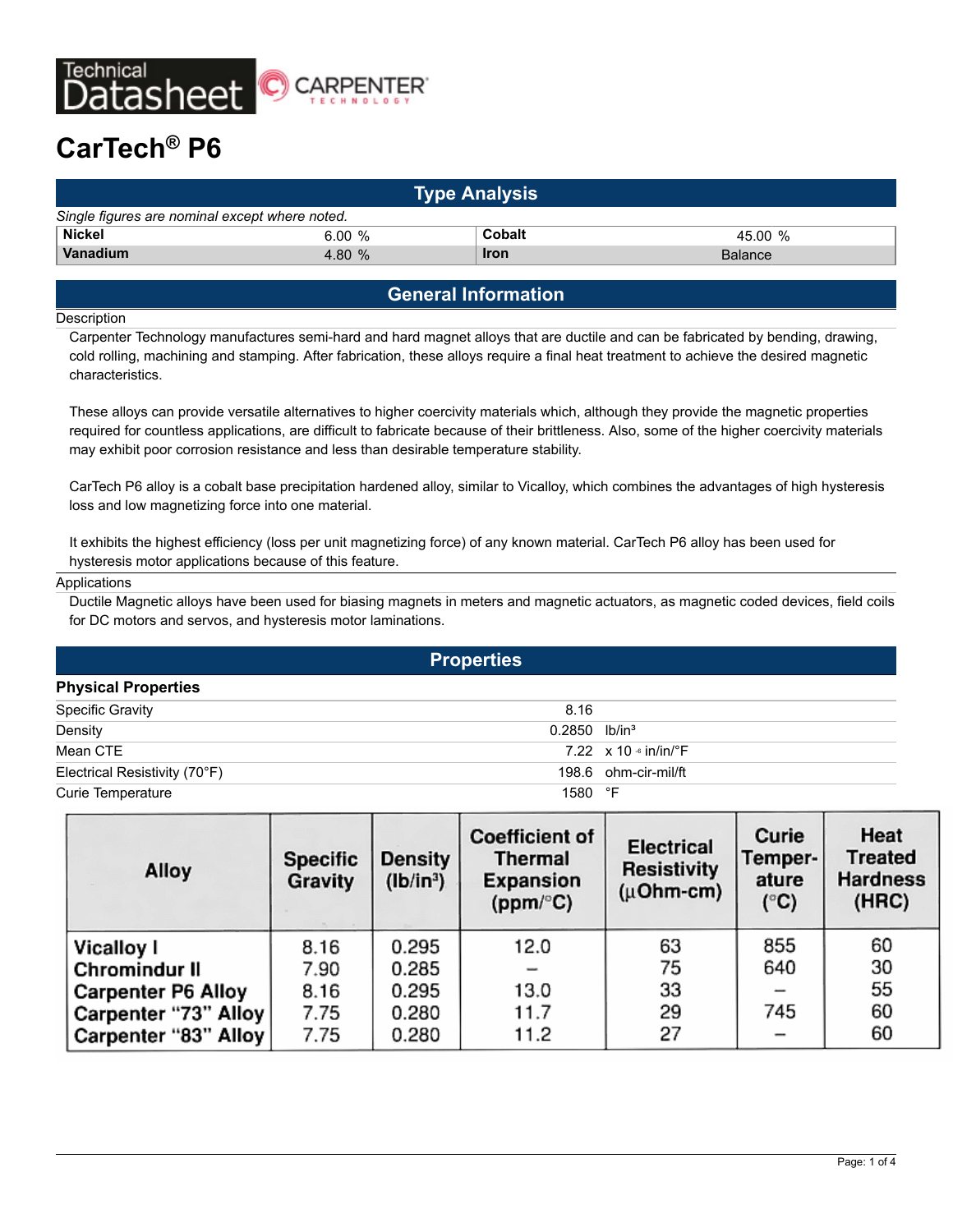# **CarTech® P6**

#### **Magnetic Properties**

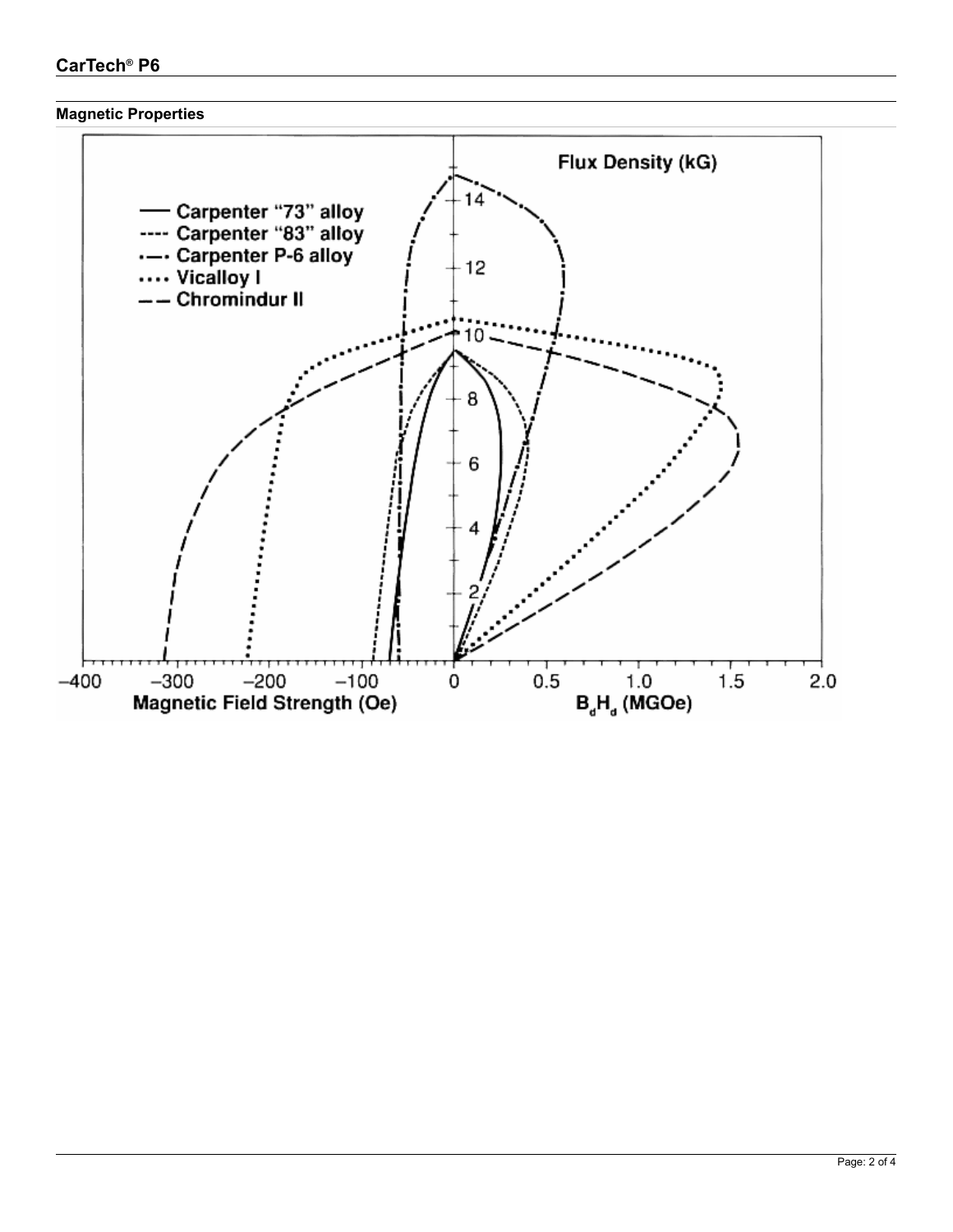

| Alloy                                                                                                                  | Peak<br><b>Magnetic</b><br><b>Field</b><br>Strength<br><b>Oersteds</b><br>(kA/m) | Peak<br><b>Induction</b><br>Gauss<br>(Tesla)                             | Coercive<br>Force<br><b>Oersteds</b><br>(kA/m)         | Residual<br>Induction<br>Gauss<br>(Tesla)                                   | <b>Maximum</b><br><b>Energy</b><br>Product<br><b>MGOe</b><br>(kJ/m <sup>3</sup> ) |
|------------------------------------------------------------------------------------------------------------------------|----------------------------------------------------------------------------------|--------------------------------------------------------------------------|--------------------------------------------------------|-----------------------------------------------------------------------------|-----------------------------------------------------------------------------------|
| <b>Vicalloy I</b><br><b>Chromindur II</b><br><b>Carpenter P6 Alloy</b><br>Carpenter "73" Alloy<br>Carpenter "83" Alloy | 750 (60)<br>1500 (120)<br>250 (20)<br>300 (24)<br>300 (24)                       | 12000 (1.2)<br>15000 (1.5)<br>17000 (1.7)<br>13000 (1.3)<br>12500 (1.25) | 210 (17)<br>320 (26)<br>63 (5.0)<br>60(4.8)<br>80(6.4) | 10700 (1.07)<br>10100 (1.01)<br>14400 (1.44)<br>10300 (1.03)<br>9700 (0.97) | 1.4(11)<br>1.6(13)<br>0.60(4.8)<br>0.30(2.4)<br>0.38(3.0)                         |
| Coercivity<br>Maximum Permeability<br><b>Residual Induction</b><br>Induction                                           |                                                                                  |                                                                          | 63.0<br>Oe<br>180.000<br>14400<br>G<br>17000<br>G      |                                                                             |                                                                                   |

Hysteresis Loss 0.0230 J/cm<sup>3</sup>/cycle